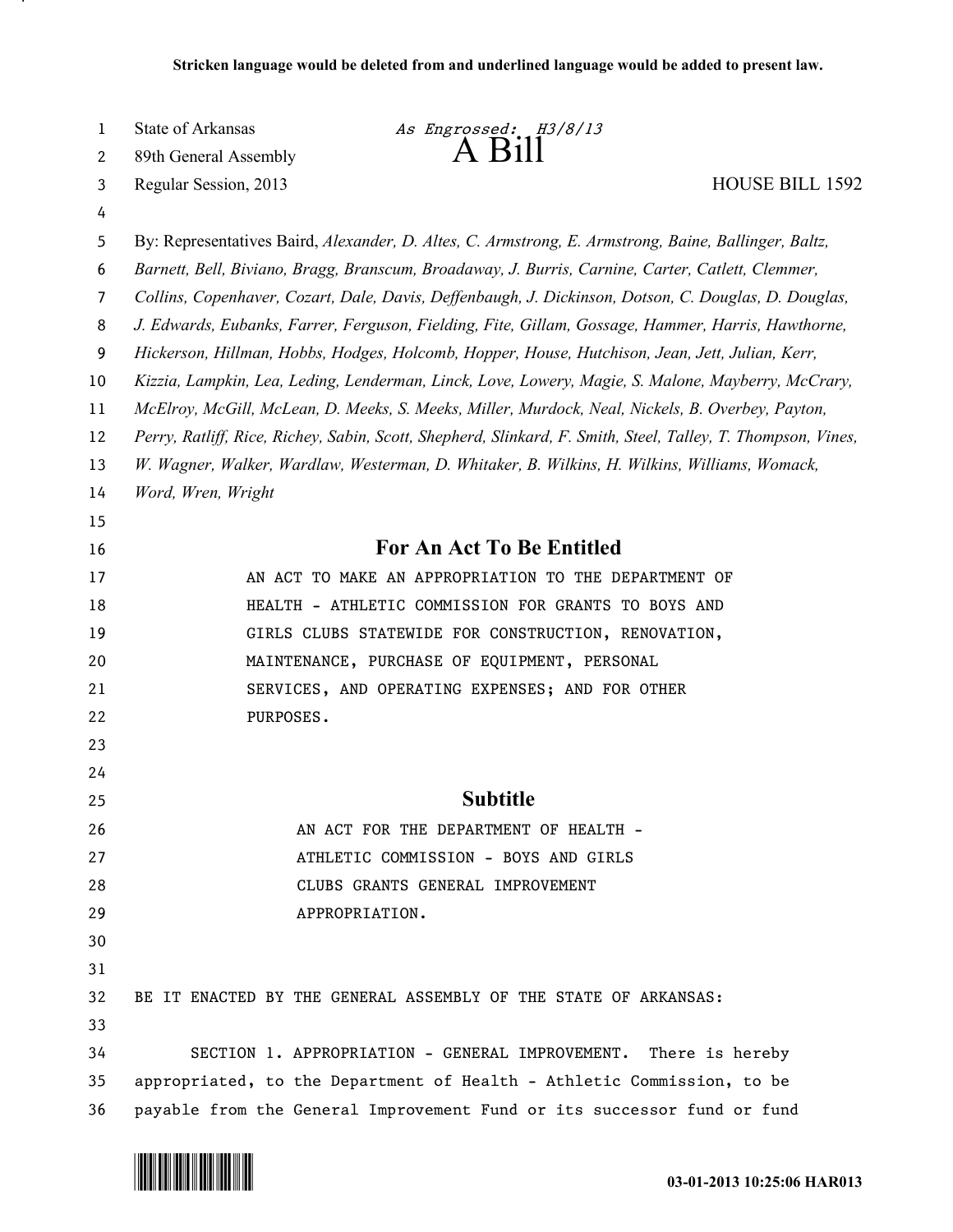As Engrossed: H3/8/13 HB1592

 accounts, the following: (A) for grants to Boys and Girls Clubs statewide for construction, renovation, maintenance, purchase of equipment, personal services and 4 operating expenses, in a sum not to exceed....................\$15,000,000. SECTION 2. SPECIAL LANGUAGE. NOT TO BE INCORPORATED INTO THE ARKANSAS CODE NOR PUBLISHED SEPARATELY AS SPECIAL, LOCAL AND TEMPORARY LAW. Notwithstanding any other rules, regulations or provision of law to the contrary the appropriations authorized in this Act shall not be restricted by requirements that may be applicable to other programs currently administered. New rules and regulations may be adopted to carry out the intent of the General Assembly regarding the appropriations authorized in this Act. No less than thirty (30) days prior to the distribution of any funds appropriated by this act, the director of the agency shall notify the Speaker of the House of Representatives of the name and address of each recipient and the amount that is being distributed to each recipient. SECTION 3. DISBURSEMENT CONTROLS. (A) No contract may be awarded nor obligations otherwise incurred in relation to the project or projects described herein in excess of the State Treasury funds actually available therefor as provided by law. Provided, however, that institutions and agencies listed herein shall have the authority to accept and use grants and donations including Federal funds, and to use its unobligated cash income or funds, or both available to it, for the purpose of supplementing the State

 Treasury funds for financing the entire costs of the project or projects enumerated herein. Provided further, that the appropriations and funds otherwise provided by the General Assembly for Maintenance and General Operations of the agency or institutions receiving appropriation herein shall not be used for any of the purposes as appropriated in this act.

 (B) The restrictions of any applicable provisions of the State Purchasing Law, the General Accounting and Budgetary Procedures Law, the Revenue Stabilization Law and any other applicable fiscal control laws of this State and regulations promulgated by the Department of Finance and Administration, as authorized by law, shall be strictly complied with in disbursement of any funds provided by this act unless specifically provided otherwise by law.